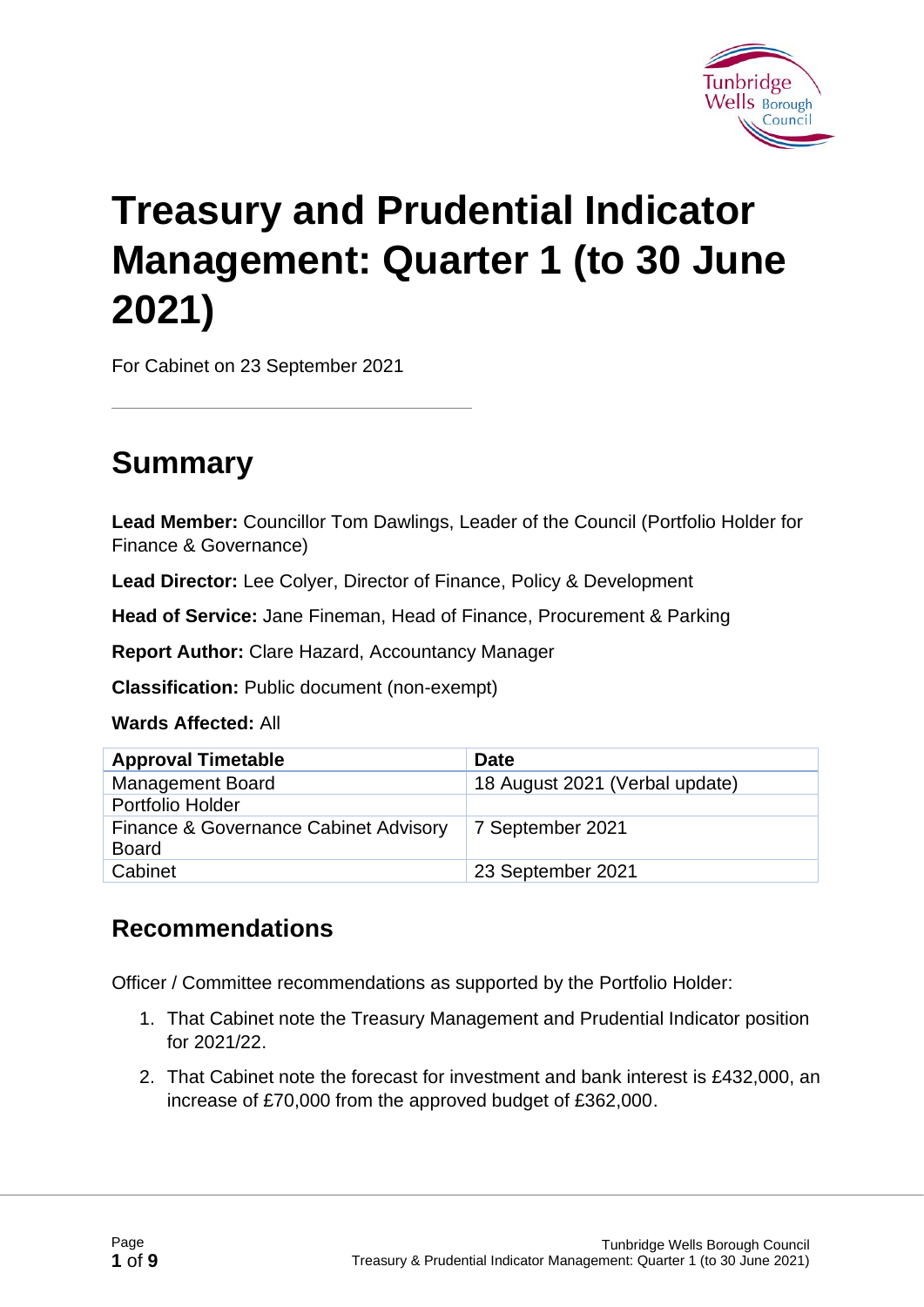

# **1. Introduction and Background**

- 1.1 This report monitors compliance with the Treasury Management Policy & Strategy 2021/22 for the period 1 April 2021 to 30 June 2021.
- 1.2 The report updates Members on investments held by the Council and informs that interest from investments and bank interest for 2021/22 is forecast to be £432,000, an increase of £70,000, on the approved budget £362,000.

# **2. Treasury Management and Prudential Indicator Management**

- 2.1 Under its Financial Procedure Rules, the Council delegates responsibility for the implementation and monitoring of its treasury management policies and practices to Cabinet.
- 2.2 This report monitors, for the period 1 April 2021 to 30 June 2021, compliance with the Treasury Management Policy and Strategy 2021/22 recommended by Cabinet at its meeting 4 February 2021 (CAB92/20) and approved by Full Council at its meeting of 24 February 2021 (FC61/20).

#### **Current Investments**

- 2.3 The 2021/22 approved limits on the amount of money and the time period the Council can invest with any given counterparty is shown in **Appendix A**.
- 2.4 As at 30 June 2021 the Council had £49.2 million of investments and bank account money. The institution categories and the maturity profile of these are shown in **Appendix B**.

#### **Interest Rate Forecast**

- 2.5 The bank interest rate was cut to 0.10% in March 2020 when it became clear that the coronavirus outbreak would pose a huge threat to the economy and has remained at that rate to date.
- 2.6 Link Asset Services, who are the Council's treasury advisors, regularly review interest rates and produce a forecast of the rate over future years. They currently forecast that the rate is unlikely to rise until late 2023, due to so much uncertainty over the recovery of the economy.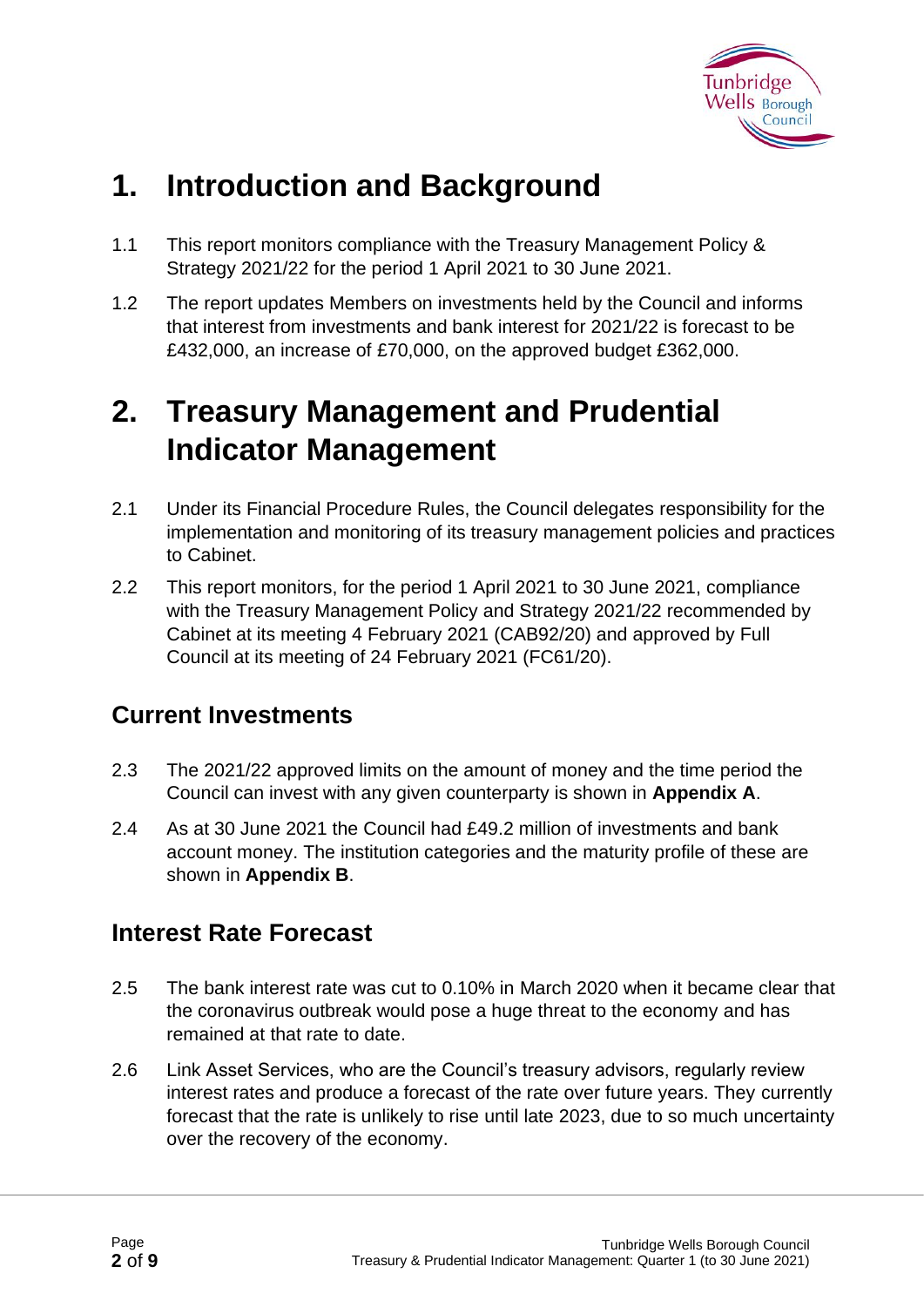#### **Cash Flow Management**

- 2.7 The Council prioritised its cash flow management in response to the coronavirus crisis and the position continues to be carefully monitored.
- 2.8 Currently monies are being kept short term, or in the Council's current account, as there is little benefit in investing longer term. This enables the Council to have funds available should cash flow not meet current projections or worsen in the future.

### **Cash Balances**

- 2.9 The 2021/22 budget was set based on average funds expected to be available for investments during the year of £26.8 million.
- 2.10 The opening cash balance position was much higher than forecast at budget setting due to several reasons including:
	- The administration of business grants schemes provided by the Government, to support businesses during the pandemic. The funding for these schemes has been provided up front and at year end the Council held a balance of £7.998 million for these grants until the sums are able to be passed onto businesses or back to the Government.
	- Capital projects being rescheduled during 2020/21. Projects totalling £4.226 million were rescheduled into 2021/22 at Quarter 4 of 2020/21.
	- £2.118 million was held in the Capital Receipts Reserve at 31 March 2021, which had been received from the sale of assets. This will be used for the 2021/22 capital programme.
	- The Council was able to close the 2020/21 financial year with a small surplus of £211,000 being returned to the general fund. At budget setting time it had been expected that reserves would be needed to balance the budget, but this was not required due to additional government support, along with mitigating some of the income losses with expenditure savings.
- 2.11 The funds available for investment throughout 2021/22 are also expected to be higher than forecast due to several reasons including:
	- The Council received a fifth tranche of Covid-19 support grant of £486,000 and additional new burdens grants of £262,000 at the start of the year. This was further support from the government to meet the challenges of the pandemic.
	- The sales, fees and charges income compensation scheme that ran during 2020/21 was extended to cover April to June 2021. It is estimated that a sum of £570,000 will be received by this Council.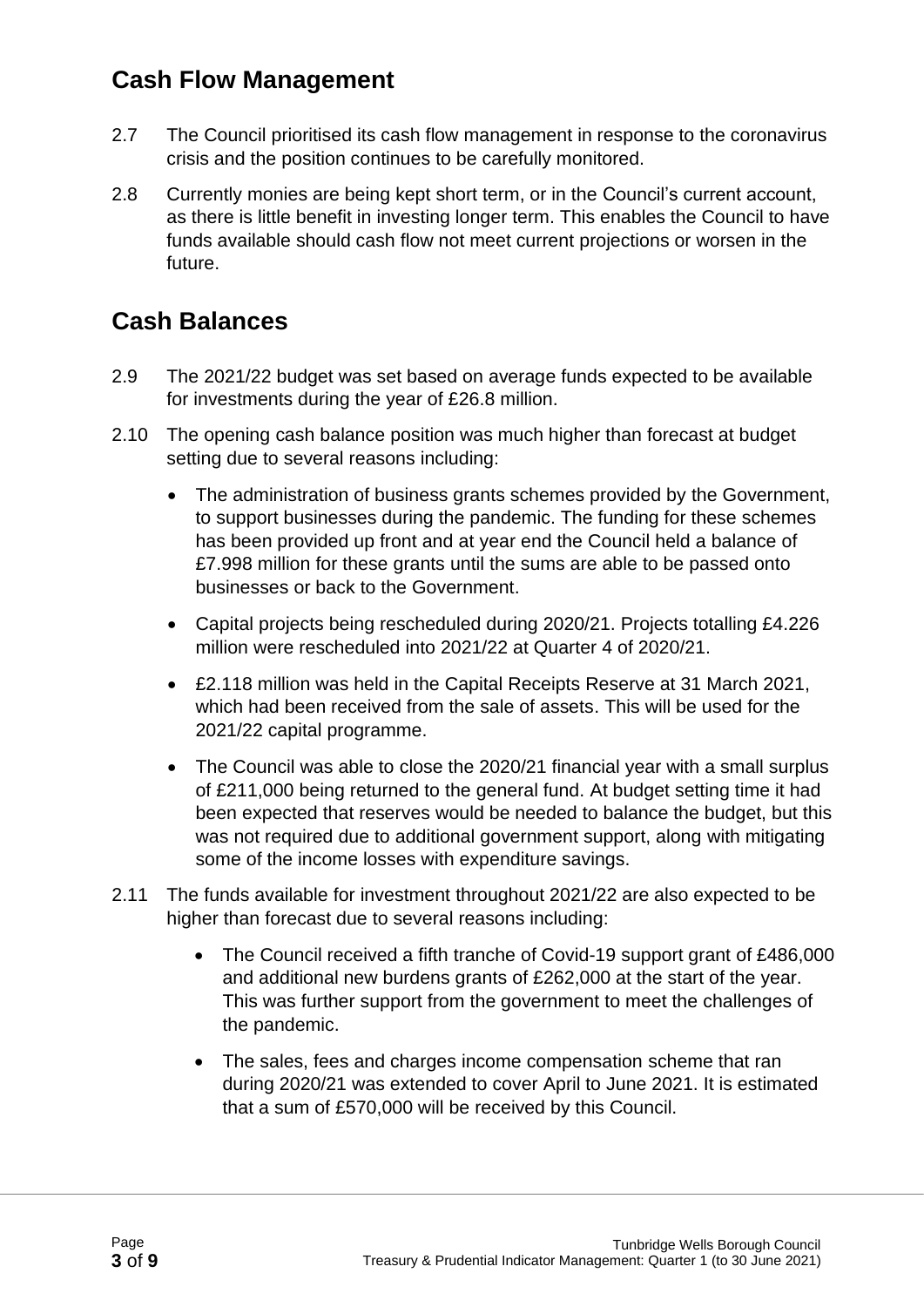- The Council continues to administer business grants schemes, provided by government, to support businesses during the pandemic. The funding for these schemes is provided up front and therefore the Council is holding funds until they can be passed onto business or need to be repaid to Government. The average amount held for these grants, to the end of June 2021, was £9.386 million.
- The government provided eligible retail, hospitality and leisure properties with 100% business rates relief during 2020/21. The Council was compensated for this loss of income through Section 31 grants paid throughout last year. As it is the billing authority the Council suffered the full loss of business rates income, in terms of cashflow, rather than just its 40% share and was compensated for this by receiving 100% of the Section 31 grants. It needs to repay government the 60% that is due to the other preceptors, which is a sum of £16.562 million, but this will not be paid until March 2022, therefore increasing the average funds throughout the year.
- 2.12 Overall, despite the continuing challenges from the Covid-19 pandemic, the amount the Council forecasts it will have to invest, is significantly higher than estimated when setting the budget. Most of the additional funds will only be held temporarily, and repaid by year end, but whilst held will earn interest and increase the annual average funds.

#### **Investment and Bank Interest**

- 2.13 The target interest rate to be earnt from funds was set at 1.35%. Applying this to the budgeted funds available resulted in an interest budget of £362,000.
- 2.14 The amount of interest to be received from investments and bank balances is forecast to be £432,000, an increase of £70,000 on the approved budget of £362,000. The increase is mainly due to increasing the forecast interest from the Property Fund, as explained in Note 2.19, and some is due to more funds being available.

|                            | <b>Budget</b><br>2021/22 | <b>Quarter 1</b> |
|----------------------------|--------------------------|------------------|
| <b>Equated Investments</b> | £26,800,000              | £48,400,000      |
| Average Interest Rate      | 1.35%                    | 0.89%            |
| <b>Total Interest</b>      | £362,000                 | £432,000         |

2.15 A summary of the forecast position is shown below:

2.16 Although it is forecast that there will be additional funds available to invest, they will mainly be invested short term and will earn less than the average for the rest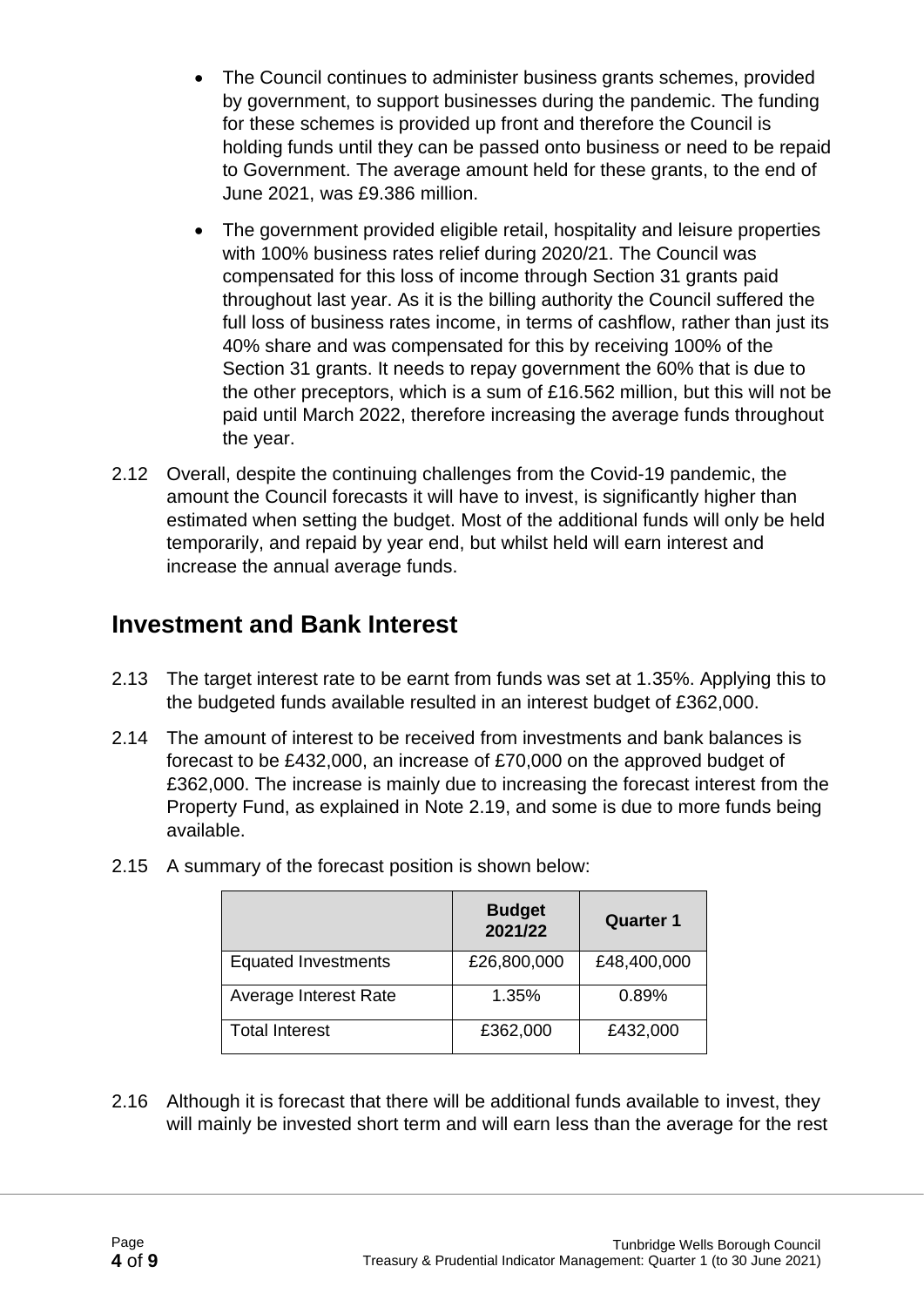of the portfolio. The average rate of the entire portfolio is estimated to decrease from 1.35% to 0.89%, despite the forecast increase in overall income received.

### **Treasury Management Strategy Prudential Indicators and Targets**

- 2.17 Details of the Prudential Indicators and Treasury Management Targets compared to the position as at 30 June 2021 are set out in **Appendix C**.
- 2.18 None of the Prudential Indicators were breached during the quarter. As explained in Note 2.16 the interest rate for the year is not forecast to be met but the amount of interest will be £70,000 above budget.

### **Local Authorities Property Fund**

- 2.19 The Council purchased £9 million worth of units in The Local Authorities' Property Fund between 2013 and 2014. The Fund pays a dividend to the Council on a quarterly basis. The dividend paid for April to June was 5.28% although a management fee of 0.75% was paid back to the Fund resulting in a net interest rate of 4.53%. The budget assumed an average return of 3.60% from the Property Fund for the year and therefore this increase has been reflected in the interest forecast, as explained in Note 2.14.
- 2.20 The value of the investment is calculated at year end to be included in the Council's Financial Statements at its fair value or market price. The value of the Council's £9 million investment was £10,413,051 as at 31 March 2021. The value of the £9 million invested as at 30 June 2021 is £10,769,810, an increase of £356,759.
- 2.21 The difference in value at year end is held in an unusable reserve, set up specifically for this purpose, called the Financial Instrument Revaluation Reserve. This reserve holds the £1,769,810 cumulative gain from the investment. The increase during 2021/22 has no impact on the overall cost of services.

#### **Other Interest and Investment Income Received**

2.22 The Council receives interest and investment income in addition to investment interest from a variety of sources as shown below:

|                                   | <b>Budget</b><br>2021/22 |
|-----------------------------------|--------------------------|
| <b>Investment Property Income</b> | £22,500                  |
| <b>Fusion Loan</b>                | £6,670                   |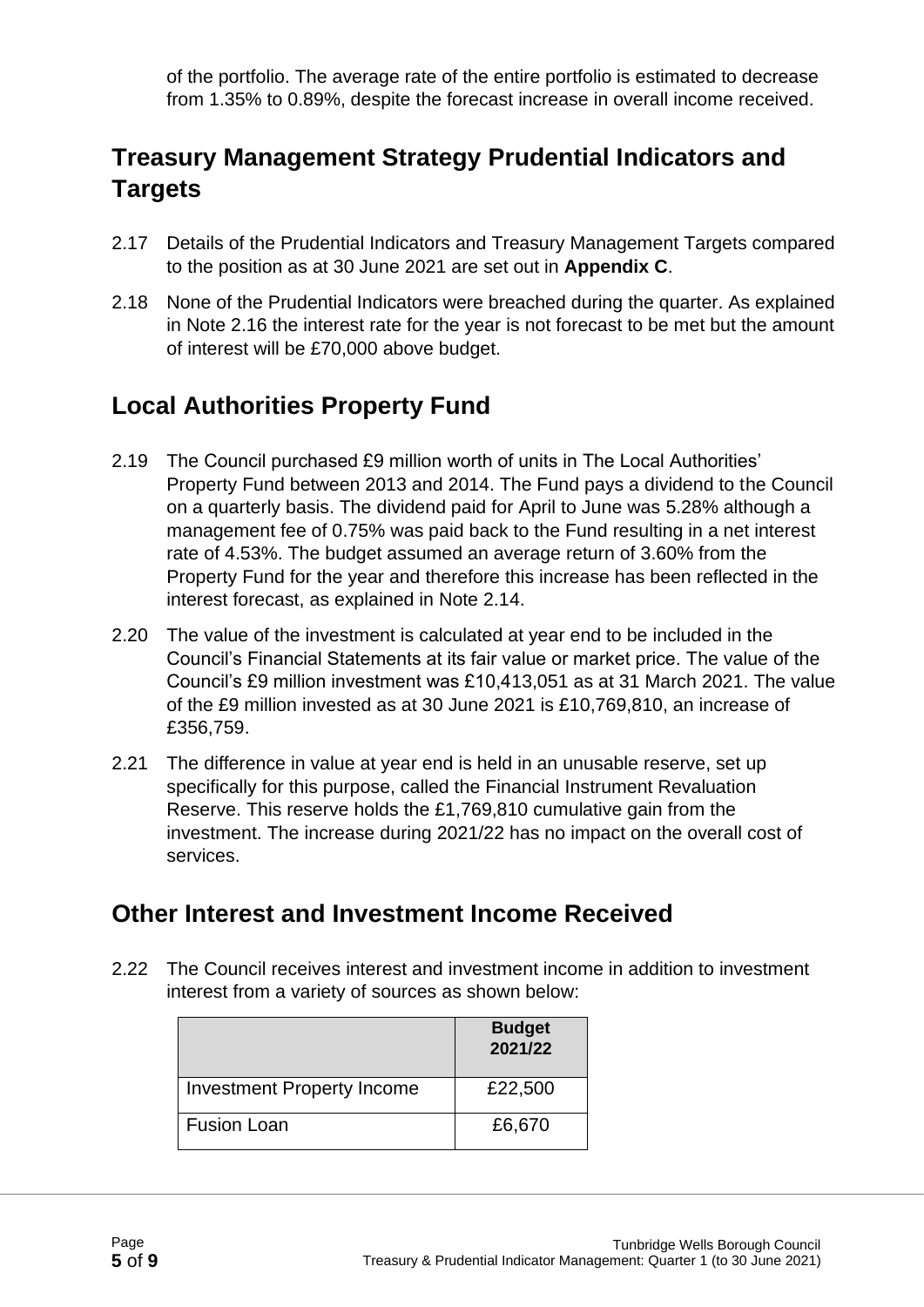| Mortgages    | £2,920  |
|--------------|---------|
| <b>Total</b> | £32,090 |

- 2.23 The Council purchased a commercial property in 2016/17, held on the balance sheet as an investment property. The property was occupied by a restaurant which following lockdown went into administration. It has however now been relet and the investment interest budget of £22,500 is expected to be achieved.
- 2.24 The Council provided a loan to Fusion Lifestyle, who manage the Council's sports centres, to fund sports centre improvements. The final three instalments are due to be paid in 2021/22 with total interest being charged of £6,670. The first of these three instalments, due on 30 June 2021, was paid in full and the remaining instalments will be due on 30 September 2021 and 31 December 2021, concluding the loan.

# **3. Options Considered**

3.1 This report is essentially for information.

# **4. Preferred Option and Reason**

4.1 That Members acknowledge the 2021/22 Treasury Management and Prudential Indicator position and note that investment and bank interest is forecast to be £432,000, an increase of £70,000 on the approved budget.

# **5. Consultation on Options**

5.1 The Council takes advice from Link Asset Services on all treasury management activities. The decision will be published on the Council's website.

### **Recommendation from Cabinet Advisory Board**

5.2 The Finance & Governance Cabinet Advisory Board were consulted on 7 September 21 and agreed the following:

> *Insert text from Cabinet Advisory Board minute, or request text from Democratic Services Officer.*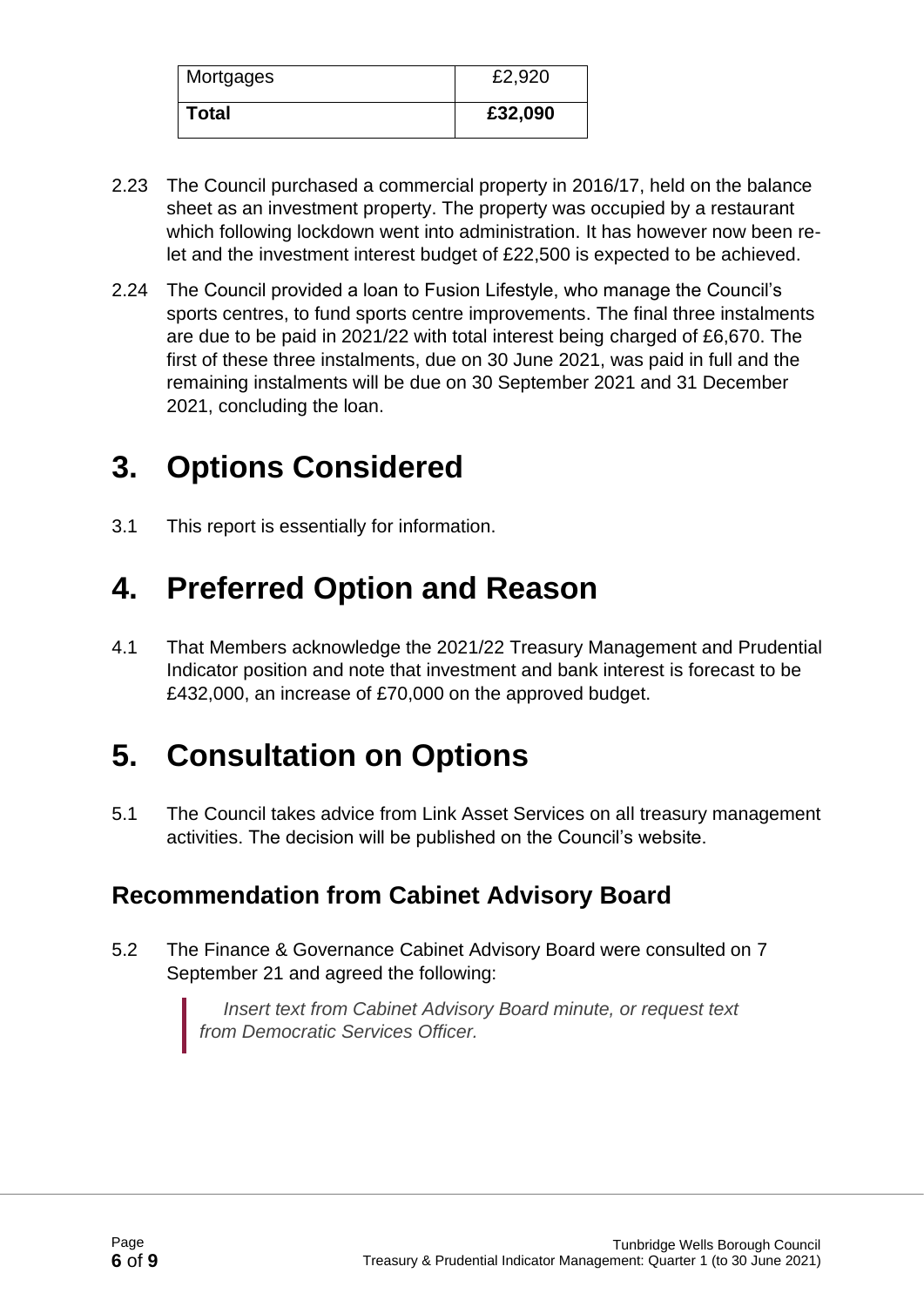# **6. Implementation**

6.1 The investment income and borrowing costs are also included within the Quarter 1 Revenue Management report which is an accompanying report on this agenda.

# **7. Appendices and Background Documents**

Appendices:

- Appendix A: Treasury Management Investment Limits
- Appendix B: Current Investments
- Appendix C: Prudential Indicators and Treasury Management Targets

Background Papers:

• Treasury Management Policy and Strategy 2021/22 – CAB92/20 [https://democracy.tunbridgewells.gov.uk/documents/s53266/9%20Treasury%20Str](https://democracy.tunbridgewells.gov.uk/documents/s53266/9%20Treasury%20Strategy%20202122.pdf) [ategy%20202122.pdf](https://democracy.tunbridgewells.gov.uk/documents/s53266/9%20Treasury%20Strategy%20202122.pdf)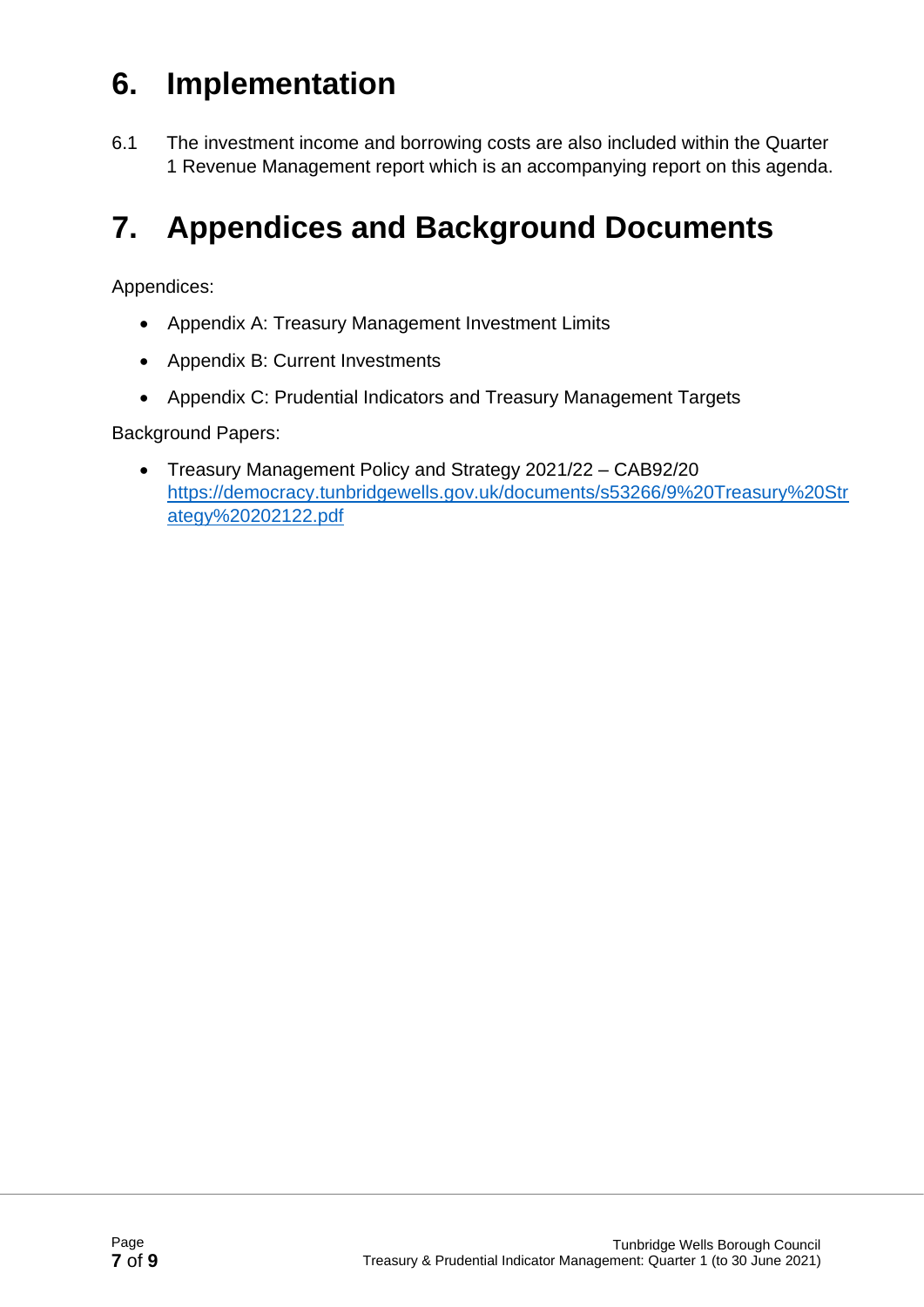

# **8. Cross Cutting Issues**

### **A. Legal (including the Human Rights Act)**

Under Section 151 of the Local Government Act 1972 (LGA 1972) the Section 151 Officer has statutory duties in relation to the financial administration and stewardship of the authority, including securing effective arrangements for treasury management.

Patricia Narebor, Head of Legal Partnership

#### **B. Finance and Other Resources**

The net investment interest is an important source of income for the Council's revenue budget.

Jane Fineman, Head of Finance, Procurement & Parking

### **C. Staffing**

There are no specific implications that arise from the process of Treasury Management over the fact that the income is part of the budget which supports the Council's priorities.

Jane Fineman, Head of Finance, Procurement & Parking

#### **D. Risk Management**

The Treasury Management Policy and Strategy sets out how the Council aims to control the risks associated with treasury management. The security of the Council's investments is the top priority when making investments and is always considered before yield

Jane Fineman, Head of Finance, Procurement & Parking

#### **E. Environment and Sustainability**

There are no specific implications that arise from the process of Treasury Management over the fact that the income is part of the budget which supports the Council's priorities.

Jane Fineman, Head of Finance, Procurement & Parking